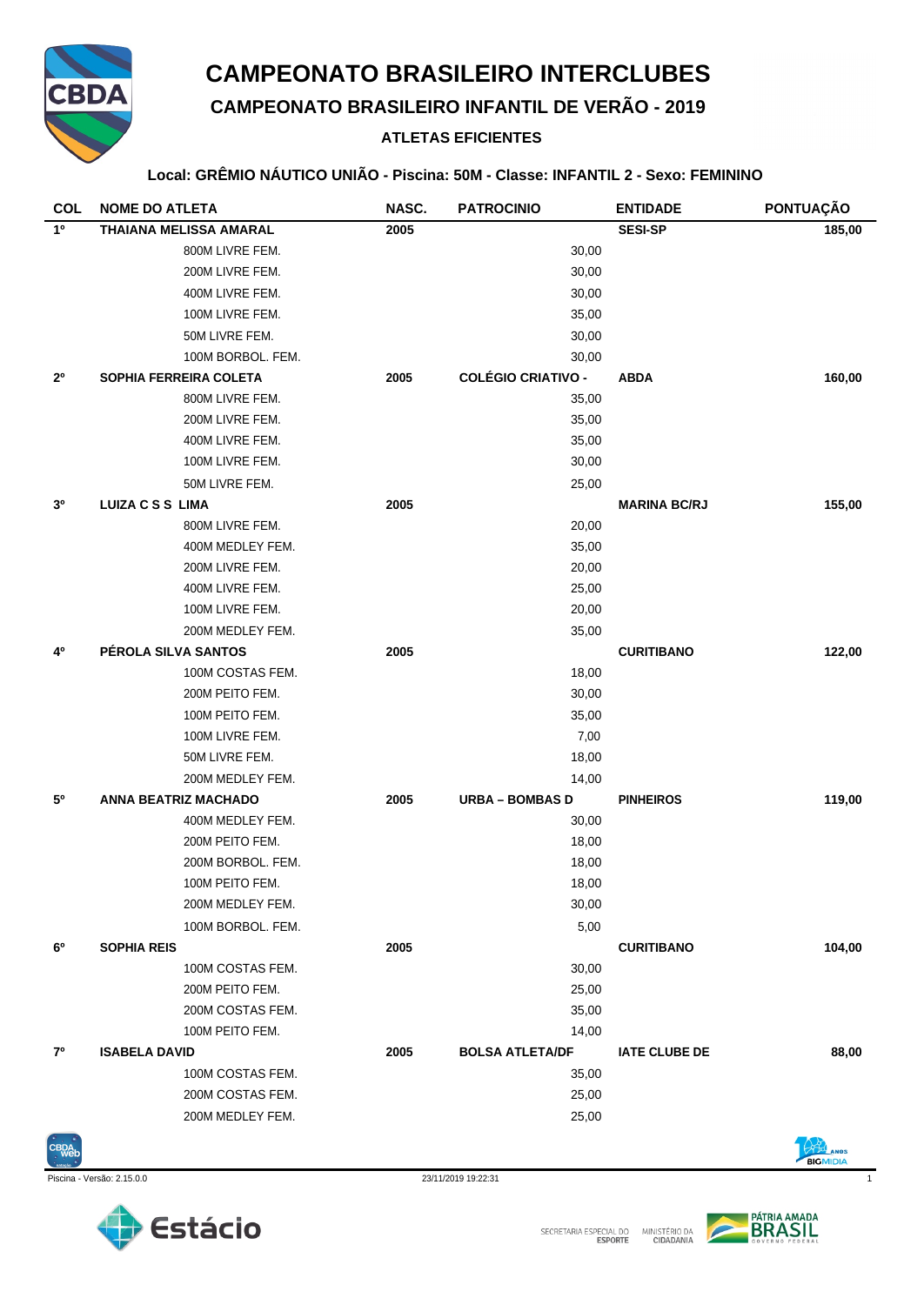

## **CAMPEONATO BRASILEIRO INTERCLUBES**

**CAMPEONATO BRASILEIRO INFANTIL DE VERÃO - 2019**

## **ATLETAS EFICIENTES**

#### **Local: GRÊMIO NÁUTICO UNIÃO - Piscina: 50M - Classe: INFANTIL 2 - Sexo: FEMININO**

| <b>COL</b>      | <b>NOME DO ATLETA</b>             | NASC. | <b>PATROCINIO</b>     | <b>ENTIDADE</b>     | PONTUAÇÃO |
|-----------------|-----------------------------------|-------|-----------------------|---------------------|-----------|
|                 | 100M BORBOL. FEM.                 |       | 3,00                  |                     |           |
| 80              | <b>BEATRIZ GARUTE DA SILVA</b>    | 2005  |                       | <b>AAC-SEMEL-</b>   | 86,00     |
|                 | 800M LIVRE FEM.                   |       | 14,00                 |                     |           |
|                 | 400M MEDLEY FEM.                  |       | 20,00                 |                     |           |
|                 | 400M LIVRE FEM.                   |       | 14,00                 |                     |           |
|                 | 200M COSTAS FEM.                  |       | 20,00                 |                     |           |
|                 | 200M MEDLEY FEM.                  |       | 18,00                 |                     |           |
| 90              | <b>AMANDA LARISSA CINQUE</b>      | 2005  |                       | <b>SANTA MONICA</b> | 82,00     |
|                 | 800M LIVRE FEM.                   |       | 25,00                 |                     |           |
|                 | 200M LIVRE FEM.                   |       | 25,00                 |                     |           |
|                 | 400M LIVRE FEM.                   |       | 20,00                 |                     |           |
|                 | 100M LIVRE FEM.                   |       | 12,00                 |                     |           |
| 10 <sup>o</sup> | <b>STEFANIE SCHARDONG FONSECA</b> | 2005  |                       | <b>GNU</b>          | 78,00     |
|                 | 800M LIVRE FEM.                   |       | 7,00                  |                     |           |
|                 | 400M MEDLEY FEM.                  |       | 25,00                 |                     |           |
|                 | 200M LIVRE FEM.                   |       | 12,00                 |                     |           |
|                 | 400M LIVRE FEM.                   |       | 7,00                  |                     |           |
|                 | 200M COSTAS FEM.                  |       | 3,00                  |                     |           |
|                 | 200M MEDLEY FEM.                  |       | 20,00                 |                     |           |
|                 | 100M BORBOL. FEM.                 |       | 4,00                  |                     |           |
| 10 <sup>o</sup> | <b>MARIANA MARIZEIRO ALENCAR</b>  | 2005  | <b>POSTO TIGRÃO</b>   | <b>CORINTHIANS</b>  | 78,00     |
|                 | 200M LIVRE FEM.                   |       | 16,00                 |                     |           |
|                 | 200M BORBOL. FEM.                 |       | 16,00                 |                     |           |
|                 | 100M LIVRE FEM.                   |       | 14,00                 |                     |           |
|                 | 50M LIVRE FEM.                    |       | 14,00                 |                     |           |
|                 | 100M BORBOL. FEM.                 |       | 18,00                 |                     |           |
| 12 <sup>0</sup> | <b>LAURA SILVA XAVIER</b>         | 2005  | <b>RUBBER PLAST</b>   | <b>JUVENTUS</b>     | 76,00     |
|                 | 100M COSTAS FEM.                  |       | 4,00                  |                     |           |
|                 | 200M BORBOL. FEM.                 |       | 35,00                 |                     |           |
|                 | 200M COSTAS FEM.                  |       | 2,00                  |                     |           |
|                 | 100M BORBOL. FEM.                 |       | 35,00                 |                     |           |
| 13 <sup>o</sup> | ANA FLAVIA FARIA                  | 2005  | <b>ATLETA CIDADAO</b> | <b>AESJ</b>         | 68,00     |
|                 | 400M MEDLEY FEM.                  |       | 14,00                 |                     |           |
|                 | 200M PEITO FEM.                   |       | 20,00                 |                     |           |
|                 | 100M PEITO FEM.                   |       | 30,00                 |                     |           |
|                 | 200M MEDLEY FEM.                  |       | 4,00                  |                     |           |
| 14 <sup>°</sup> | <b>LUIZA GABRIELA DIAS</b>        | 2005  |                       | <b>MACKENZIE</b>    | 61,00     |
|                 | 400M MEDLEY FEM.                  |       | 16,00                 |                     |           |
|                 | 200M BORBOL. FEM.                 |       | 20,00                 |                     |           |
|                 | 200M COSTAS FEM.                  |       | 18,00                 |                     |           |
|                 | 100M BORBOL. FEM.                 |       | 7,00                  |                     |           |











BIGMIDIA